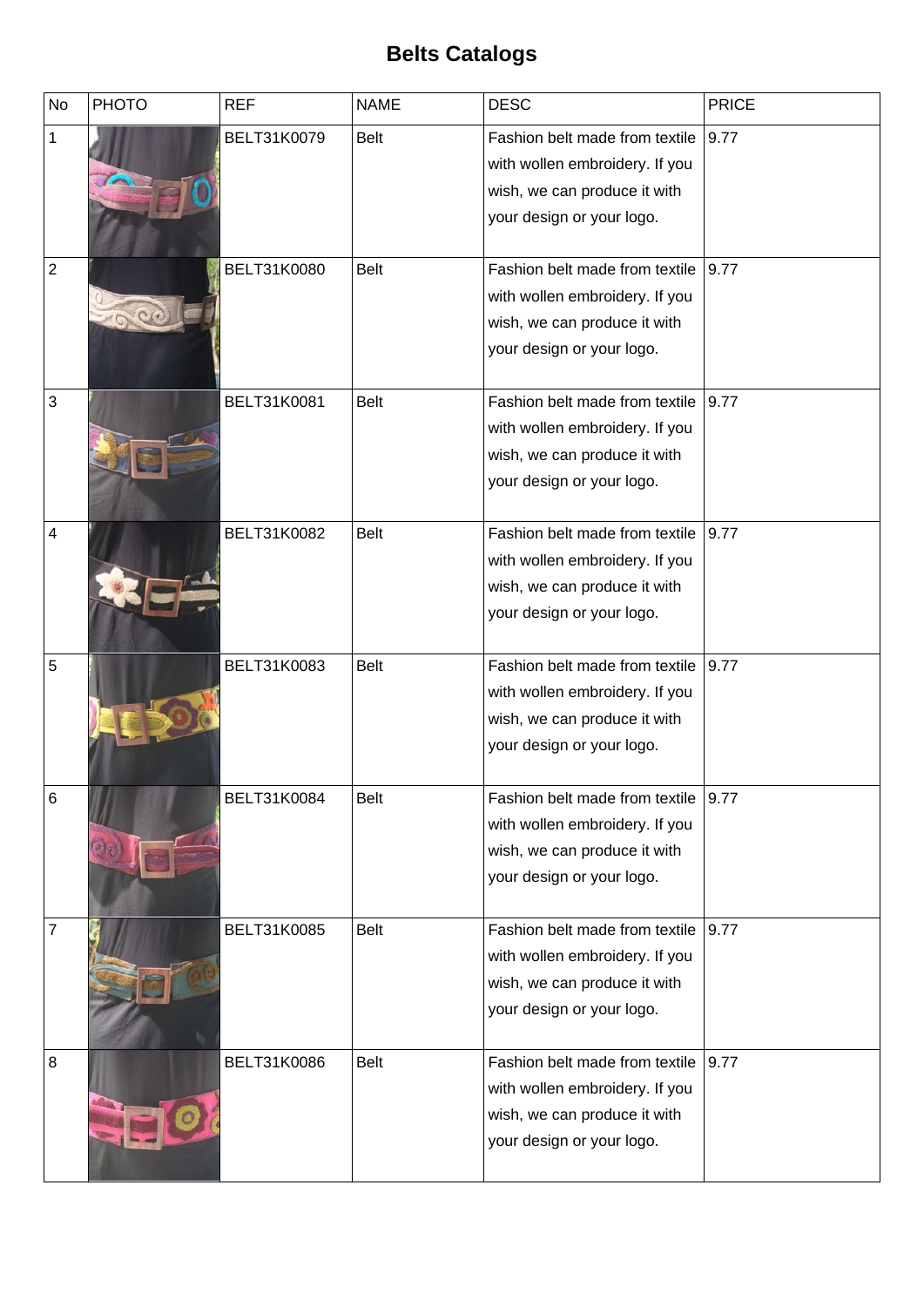| 9  | BELT31K0087 | Belt        | Fashion belt made from textile | 9.77 |
|----|-------------|-------------|--------------------------------|------|
|    |             |             | with wollen embroidery. If you |      |
|    |             |             | wish, we can produce it with   |      |
|    |             |             | your design or your logo.      |      |
|    |             |             |                                |      |
| 10 | BELT31K0088 | <b>Belt</b> | Fashion belt made from textile | 9.77 |
|    |             |             | with wollen embroidery. If you |      |
|    |             |             | wish, we can produce it with   |      |
|    |             |             | your design or your logo.      |      |
|    |             |             |                                |      |
| 11 | BELT31K0089 | <b>Belt</b> | Fashion belt made from textile | 9.77 |
|    |             |             | with wollen embroidery. If you |      |
|    |             |             | wish, we can produce it with   |      |
|    |             |             | your design or your logo.      |      |
|    |             |             |                                |      |
| 12 | BELT31K0090 | <b>Belt</b> | Fashion belt made from textile | 9.77 |
|    |             |             | with wollen embroidery. If you |      |
|    |             |             | wish, we can produce it with   |      |
|    |             |             | your design or your logo.      |      |
|    |             |             |                                |      |
| 13 | BELT31K0091 | <b>Belt</b> | Fashion belt made from textile | 9.77 |
|    |             |             | with wollen embroidery. If you |      |
|    |             |             | wish, we can produce it with   |      |
|    |             |             | your design or your logo.      |      |
|    |             |             |                                |      |
| 14 | BELT31K0092 | <b>Belt</b> | Fashion belt made from textile | 9.77 |
|    |             |             | with wollen embroidery. If you |      |
|    |             |             | wish, we can produce it with   |      |
|    |             |             | your design or your logo.      |      |
| 15 | BELT31K0093 | <b>Belt</b> | Fashion belt made from textile | 8.86 |
|    |             |             |                                |      |
|    |             |             | with wollen embroidery.        |      |
|    |             |             |                                |      |
|    |             |             |                                |      |
| 16 | BELT31K0094 | <b>Belt</b> | Fashion belt made from textile | 8.86 |
|    |             |             | with wollen embroidery.        |      |
|    |             |             |                                |      |
|    |             |             |                                |      |
|    |             |             |                                |      |
|    |             |             |                                |      |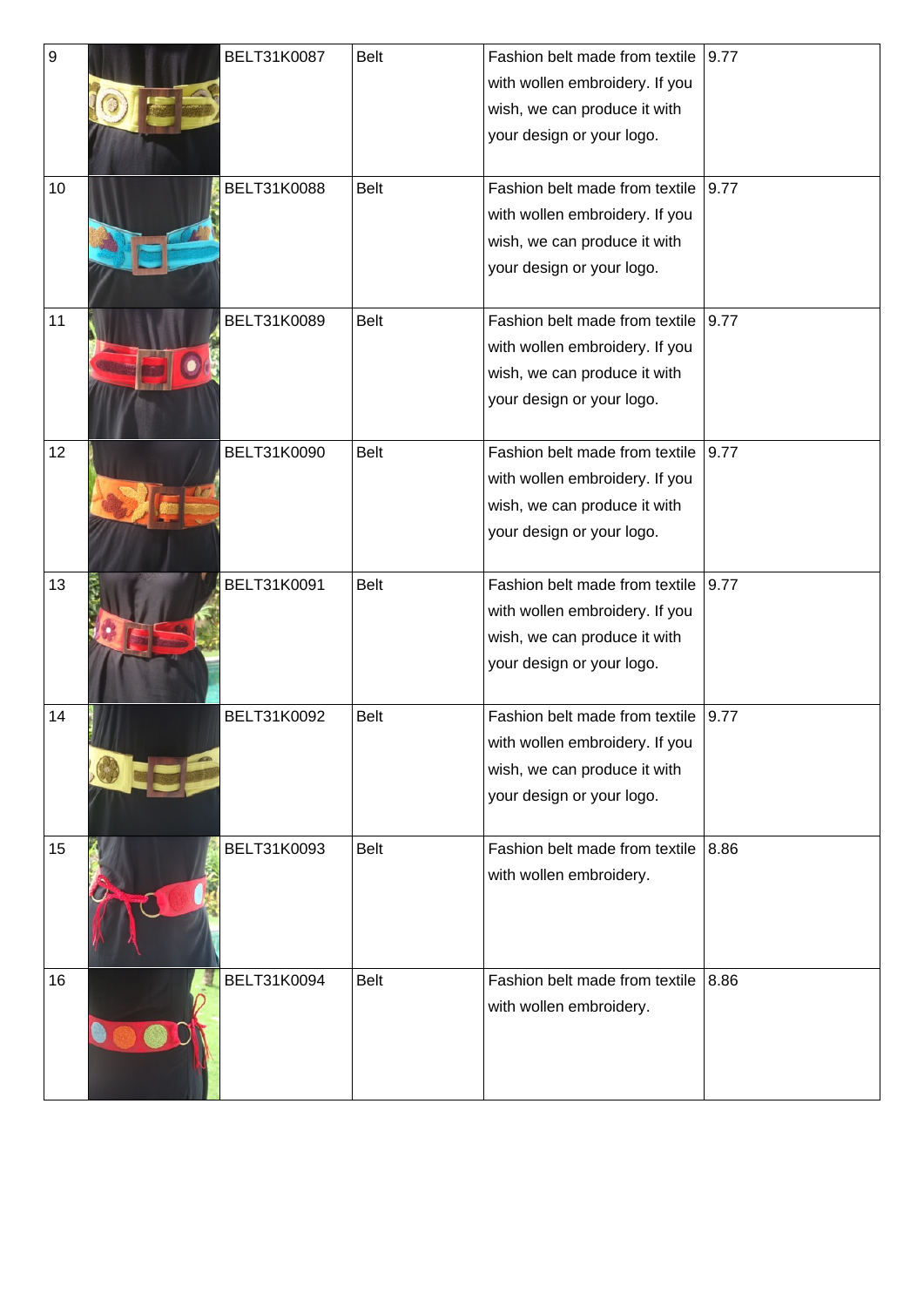| 17 | BELT31K0095        | <b>Belt</b> | Fashion belt made from textile<br>with wollen embroidery. | 8.86 |
|----|--------------------|-------------|-----------------------------------------------------------|------|
| 18 | BELT31K0096        | <b>Belt</b> | Fashion belt made from textile<br>with wollen embroidery. | 8.86 |
| 19 | BELT31K0097        | Belt        | Fashion belt made from textile<br>with wollen embroidery. | 8.86 |
| 20 | BELT31K0098        | <b>Belt</b> | Fashion belt made from textile<br>with wollen embroidery. | 8.86 |
| 21 | BELT31K0099        | <b>Belt</b> | Fashion belt made from textile<br>with wollen embroidery. | 8.86 |
| 22 | BELT31K0100        | <b>Belt</b> | Fashion belt made from textile<br>with wollen embroidery. | 8.86 |
| 23 | <b>BELT31K0101</b> | Belt        | Fashion belt made from textile<br>with wollen embroidery. | 8.86 |
| 24 | BELT31K0102        | <b>Belt</b> | Fashion belt made from textile<br>with wollen embroidery. | 8.86 |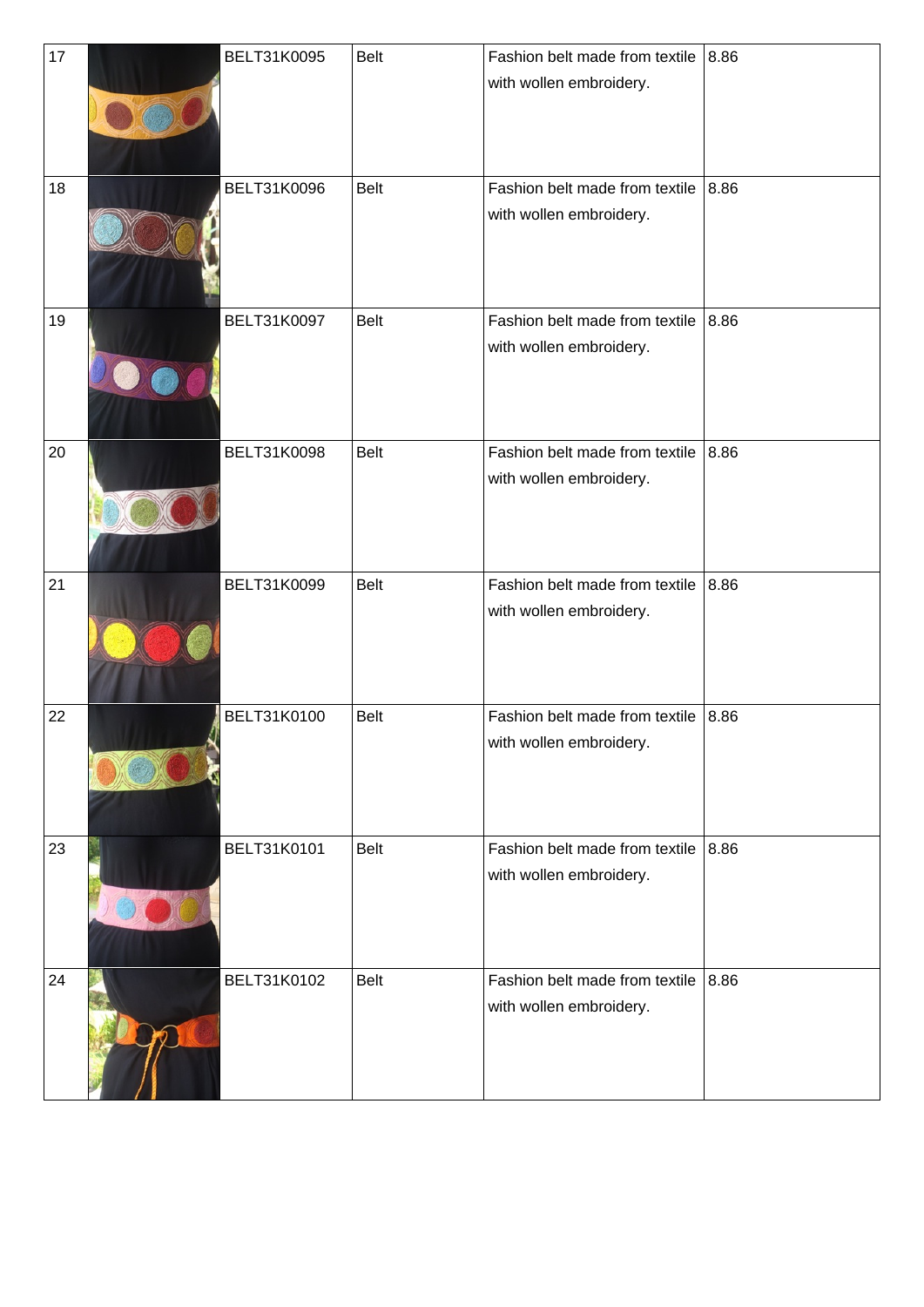| 25 | BELT31K0103 | Belt        | Fashion belt made from                         | 4.09 |
|----|-------------|-------------|------------------------------------------------|------|
|    |             |             | coconut beads.                                 |      |
| 26 | BELT31K0104 | <b>Belt</b> | Fashion belt made from<br>coconut beads.       | 4.09 |
| 27 | BELT31K0105 | Belt        | Fashion belt made from<br>coconut beads.       | 4.09 |
| 28 | BELT31K0106 | <b>Belt</b> | Fashion belt made from sono<br>wood and beads. | 3.41 |
| 29 | BELT31K0107 | Belt        | Fashion belt made from sono<br>wood and beads. | 3.41 |
| 30 | BELT31K0108 | <b>Belt</b> | Fashion belt made from sono<br>wood and beads. | 3.41 |
| 31 | BELT31K0109 | <b>Belt</b> | Fashion belt made from sono<br>wood and beads. | 3.41 |
| 32 | BELT31K0110 | <b>Belt</b> | Fashion belt made from sono<br>wood and beads. | 3.41 |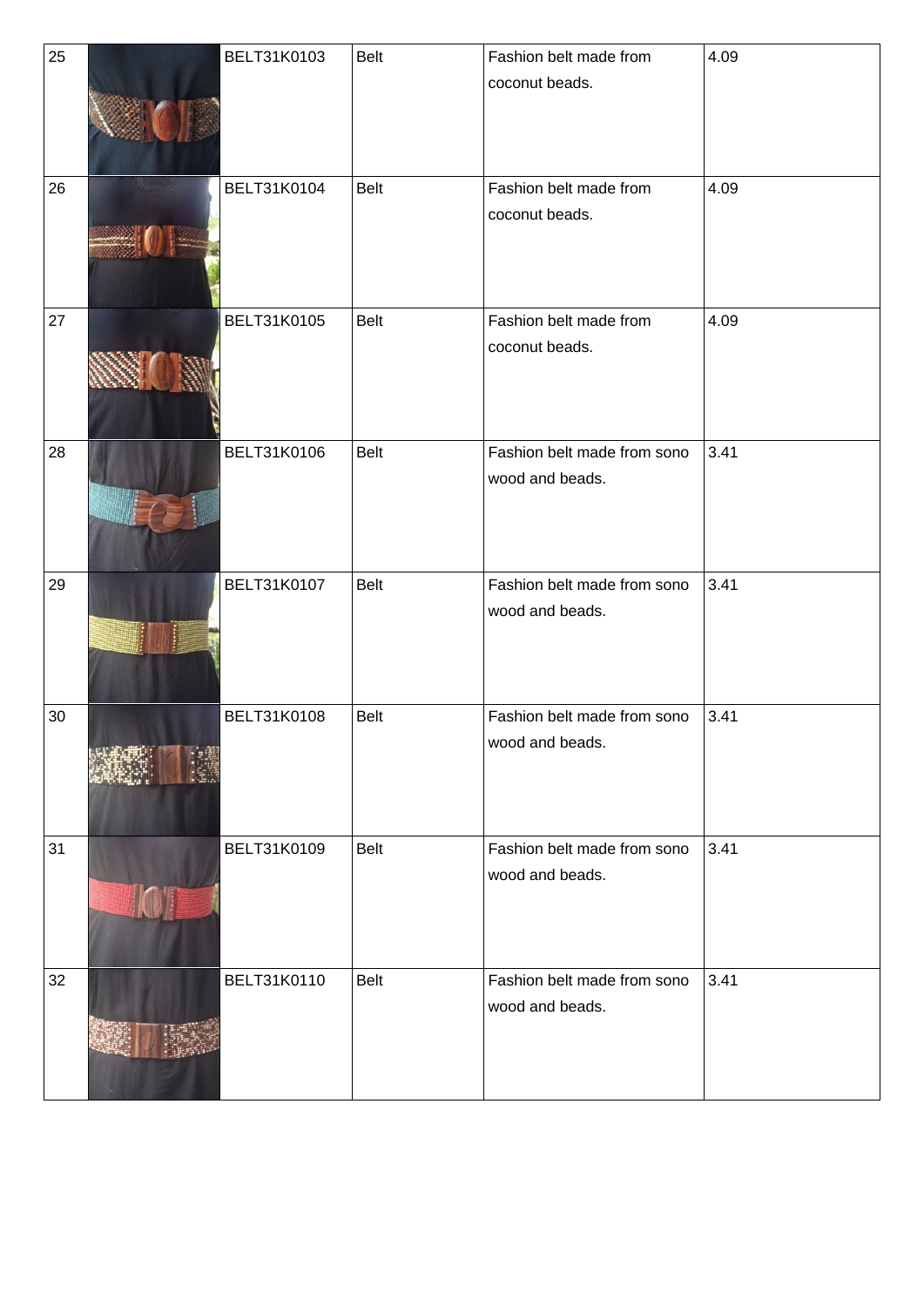| 33 |            | <b>BELT31K0111</b> | <b>Belt</b> | Fashion belt made from sono | 3.41 |
|----|------------|--------------------|-------------|-----------------------------|------|
|    |            |                    |             | wood and beads.             |      |
|    |            |                    |             |                             |      |
|    |            |                    |             |                             |      |
| 34 |            | BELT31K0112        | <b>Belt</b> | Fashion belt made from sono | 3.41 |
|    |            |                    |             | wood and beads.             |      |
|    |            |                    |             |                             |      |
|    |            |                    |             |                             |      |
|    |            |                    |             |                             |      |
| 35 |            | BELT31K0113        | Belt        | Fashion belt made from sono | 3.41 |
|    |            |                    |             | wood and beads.             |      |
|    |            |                    |             |                             |      |
|    |            |                    |             |                             |      |
|    |            |                    |             |                             |      |
| 36 |            | BELT31K0114        | Belt        | Fashion belt made from sono | 3.41 |
|    |            |                    |             | wood and beads.             |      |
|    |            |                    |             |                             |      |
|    |            |                    |             |                             |      |
| 37 |            | BELT31K0115        | Belt        | Fashion belt made from sono | 3.41 |
|    |            |                    |             | wood and beads.             |      |
|    |            |                    |             |                             |      |
|    |            |                    |             |                             |      |
|    |            |                    |             |                             |      |
| 38 |            | BELT31K0116        | <b>Belt</b> | Fashion belt made from sono | 3.41 |
|    |            |                    |             | wood and beads.             |      |
|    |            |                    |             |                             |      |
|    |            |                    |             |                             |      |
| 39 |            | BELT31K0117        | <b>Belt</b> | Fashion belt made from sono | 3.41 |
|    |            |                    |             | wood and beads.             |      |
|    |            |                    |             |                             |      |
|    | <b>ID!</b> |                    |             |                             |      |
|    |            |                    |             |                             |      |
| 40 |            | BELT31K0118        | Belt        | Fashion belt made from sono | 3.41 |
|    |            |                    |             | wood and beads.             |      |
|    |            |                    |             |                             |      |
|    |            |                    |             |                             |      |
|    |            |                    |             |                             |      |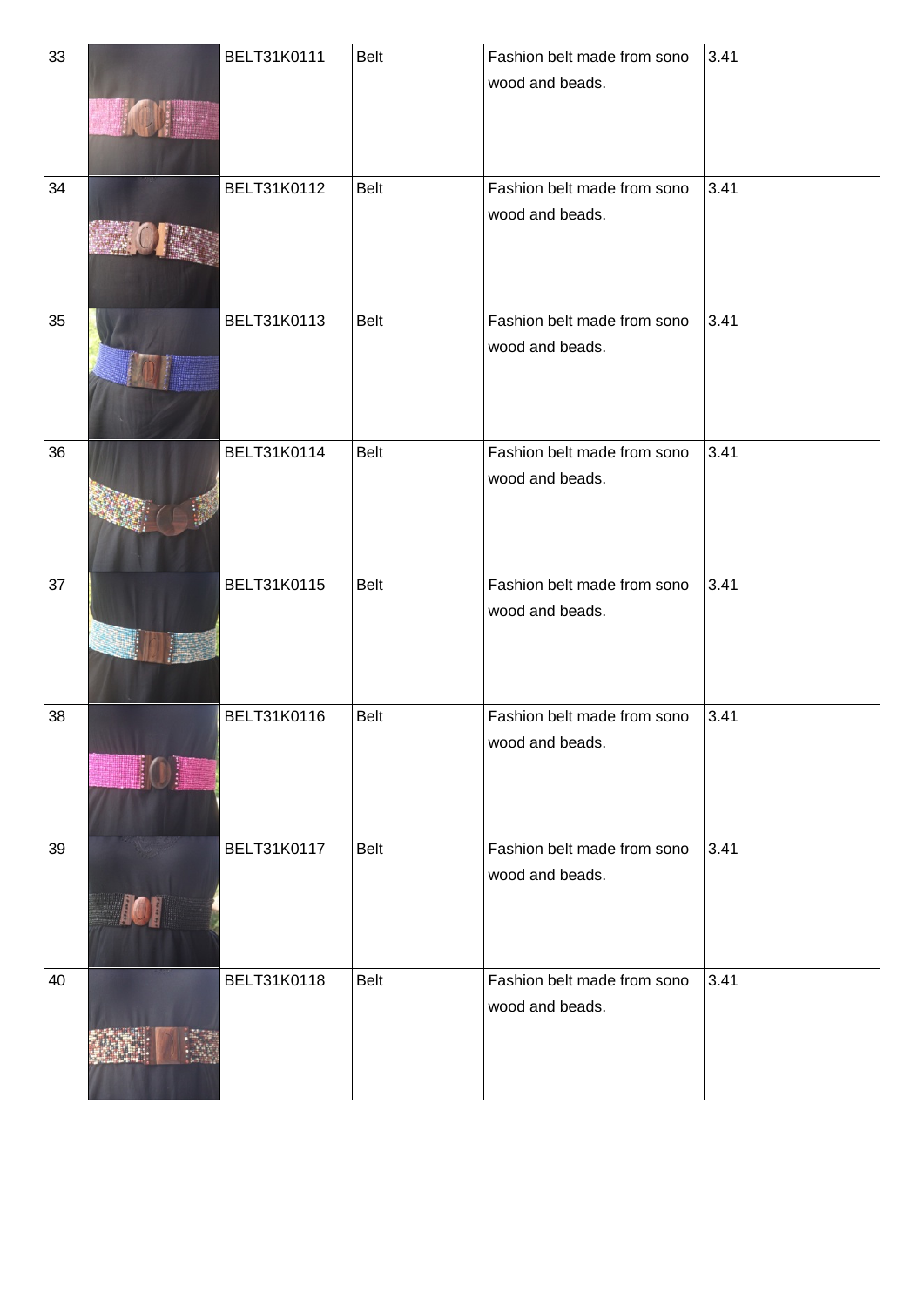| 41 | BELT31K0119 | <b>Belt</b> | Fashion belt made from sono         | 3.41 |
|----|-------------|-------------|-------------------------------------|------|
|    |             |             | wood and beads.                     |      |
|    |             |             |                                     |      |
|    |             |             |                                     |      |
|    |             |             |                                     |      |
| 42 | BELT31K0120 | <b>Belt</b> | Fashion belt made from sono         | 3.41 |
|    |             |             |                                     |      |
|    |             |             | wood and beads.                     |      |
|    |             |             |                                     |      |
|    |             |             |                                     |      |
|    |             |             |                                     |      |
| 43 | BELT31K0121 | Belt        | Fashion belt made from sono         | 3.41 |
|    |             |             | wood and beads.                     |      |
|    |             |             |                                     |      |
|    |             |             |                                     |      |
|    |             |             |                                     |      |
| 44 | BELT31K0122 | Belt        | Fashion belt made from sono         | 3.41 |
|    |             |             | wood and beads.                     |      |
|    |             |             |                                     |      |
|    |             |             |                                     |      |
|    |             |             |                                     |      |
|    |             |             |                                     |      |
| 45 | BELT31K0123 | <b>Belt</b> | Fashion belt made from textile 9.77 |      |
|    |             |             | with wollen embroidery.             |      |
|    |             |             |                                     |      |
|    |             |             |                                     |      |
|    |             |             |                                     |      |
| 46 | BELT31K0124 | <b>Belt</b> | Fashion belt made from              | 4.09 |
|    |             |             | coconut beads.                      |      |
|    |             |             |                                     |      |
|    |             |             |                                     |      |
|    |             |             |                                     |      |
|    |             |             |                                     |      |
| 47 | BELT31K0125 | <b>Belt</b> | Fashion belt made from              | 4.09 |
|    |             |             | coconut beads.                      |      |
|    |             |             |                                     |      |
|    |             |             |                                     |      |
|    |             |             |                                     |      |
| 48 | BELT31K0126 | <b>Belt</b> | Fashion belt made from              | 4.09 |
|    |             |             | coconut beads.                      |      |
|    |             |             |                                     |      |
|    |             |             |                                     |      |
|    |             |             |                                     |      |
|    |             |             |                                     |      |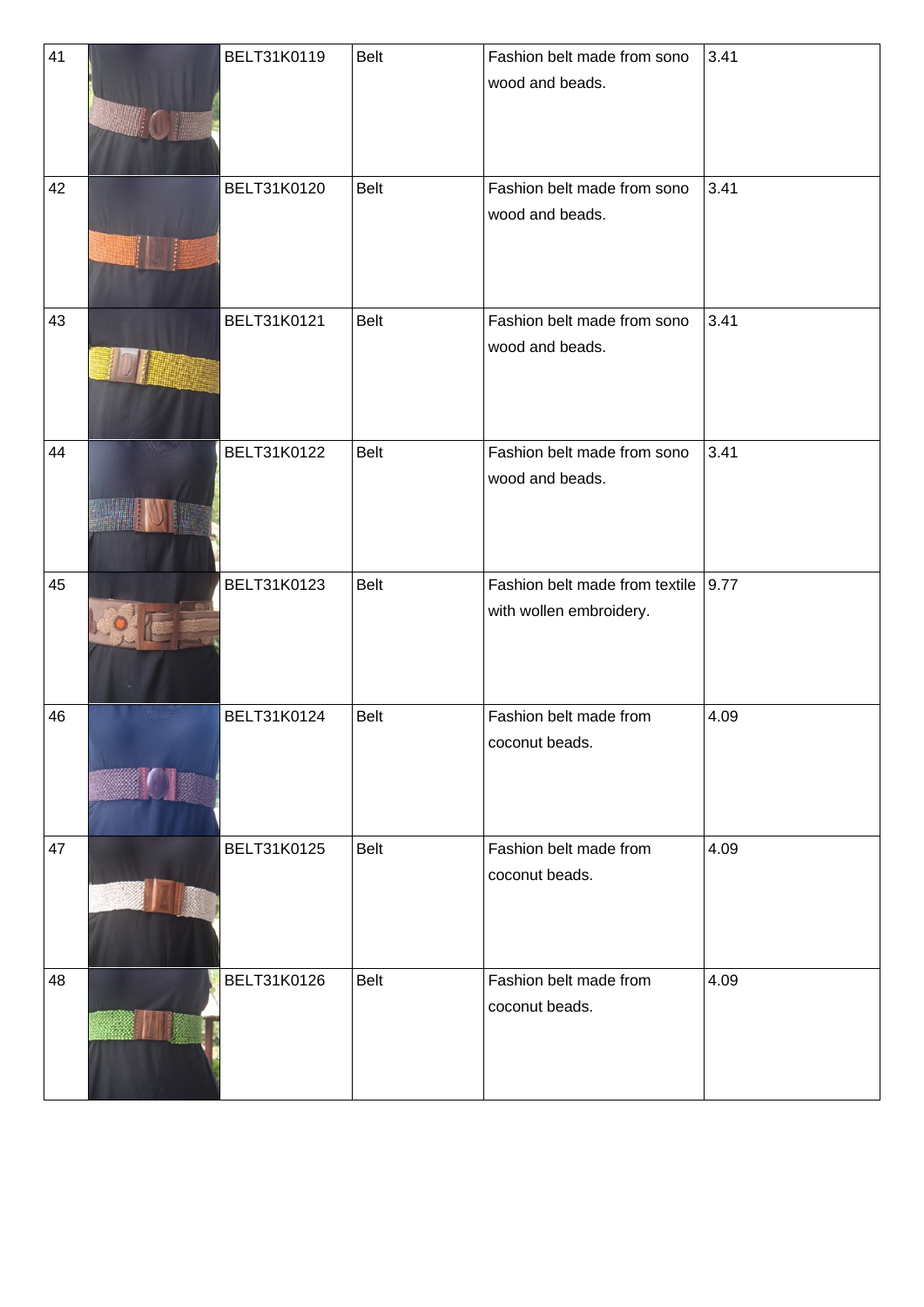| 49 | BELT31K0127 | Belt        | Fashion belt made from      | 4.09 |
|----|-------------|-------------|-----------------------------|------|
|    |             |             | coconut beads.              |      |
| 50 | BELT31K0128 | Belt        | Fashion belt made from      | 4.09 |
|    |             |             | coconut beads.              |      |
| 51 | BELT31K0129 | Belt        | Fashion belt made from      | 4.09 |
|    |             |             | coconut beads.              |      |
| 52 | BELT31K0130 | Belt        | Fashion belt made from      | 4.09 |
|    |             |             | coconut beads.              |      |
| 53 | BELT31K0131 | Belt        | Fashion belt made from sono | 4.55 |
|    |             |             | wood and beads.             |      |
| 54 | BELT31K0132 | Belt        | Fashion belt made from sono | 4.55 |
|    |             |             | wood and beads.             |      |
| 55 | BELT31K0133 | Belt        | Fashion belt made from sono | 4.55 |
|    |             |             | wood and beads.             |      |
| 56 | BELT31K0134 | <b>Belt</b> | Fashion belt made from sono | 4.55 |
|    |             |             | wood and beads.             |      |